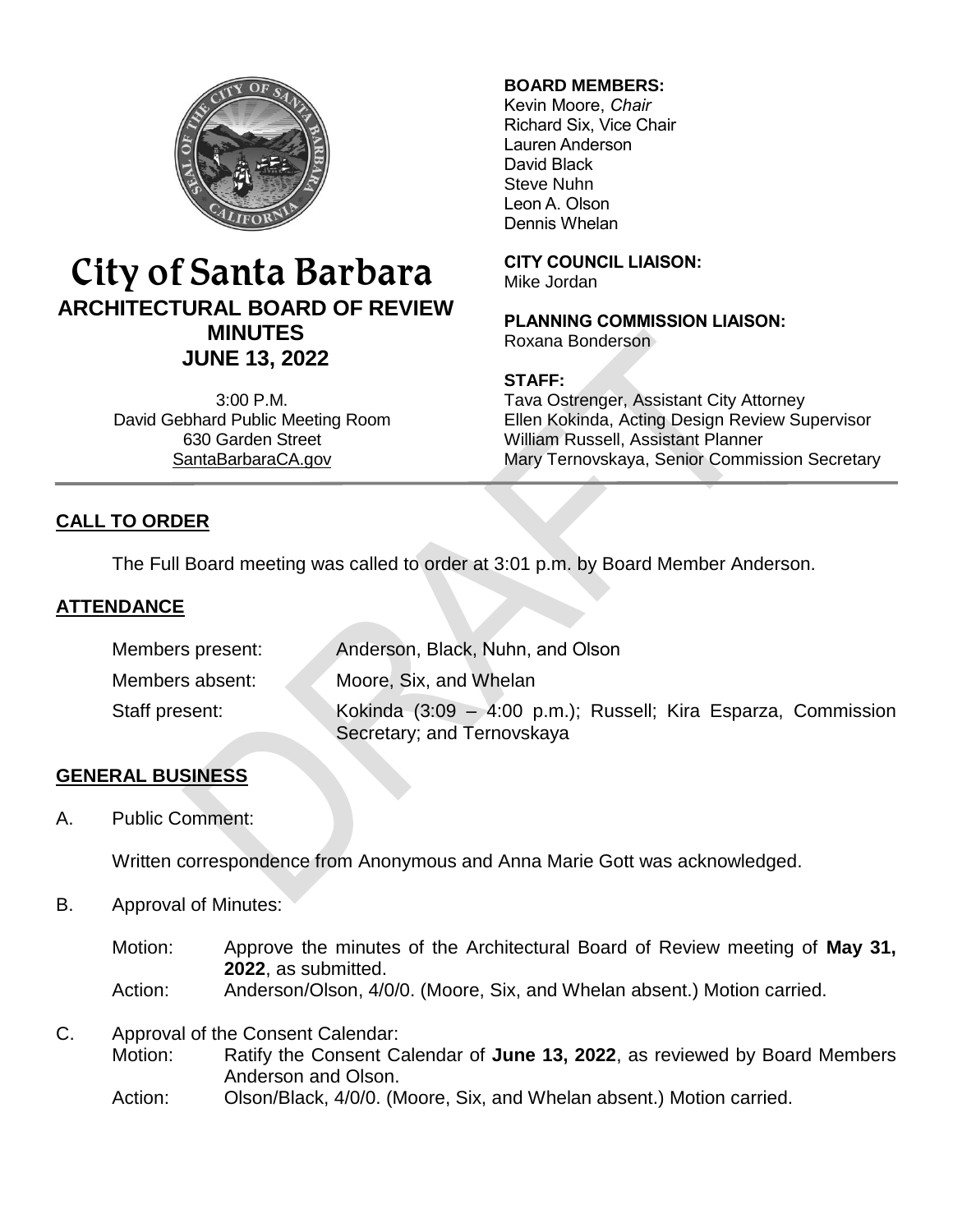- D. Announcements, requests by applicants for continuances and withdrawals, future agenda items, and appeals:
	- 1. Mr. Russell announced the following:
		- a. Item 3, 121 E Mason St. will be continued to the July 11, 2022 ABR Full Board meeting due to an error with the story poles installed. Staff requests that any members of the public that wish to speak on this item hold comments until the July 11, 2022 meeting.
		- b. The South Coast Housing Workshop will be held on June 22, 2022.
	- 2. Board Member Olson announced that he will need a replacement for the Consent Calendar held during the first two weeks of October.
	- 3. Board Member Anderson requested information on the possibility of providing a hybrid option for applicants.
- E. Subcommittee Reports:

No subcommittee reports.

# **(3:15PM) CONTINUED ITEM: PROJECT DESIGN APPROVAL**

#### **1. 8 OCEAN [VIEW AVE](https://www.santabarbaraca.gov/SBdocuments/Advisory_Groups/Architectural_Board_of_Review/Archive/2022_Archives/03_Architectural_Drawings/2022-06-13_June_13_2022_8_Ocean_View.pdf)**

| Assessor's Parcel Number: 015-292-014 |
|---------------------------------------|
| $R-2/SD-3$                            |
| PLN2021-00478                         |
| <b>Ross Vaisburd</b>                  |
| Keith Rivera, Acme Architecture       |
|                                       |

(The project consists of a voluntary lot merger of APNs 015-292-013 and 015-292-014 and demolition of all structures on those two lots, including a single family residence, detached garage, and two accessory buildings. One fruit tree and three palm trees are also proposed for removal. One single family residence, two duplexes, and two detached Special Accessory Dwelling Units are proposed, for a total of seven (7) units, five (5) of which are considered primary units and two (2) of which are accessory units. Fourteen (14) uncovered vehicle parking spaces (including 2 electric vehicle charging spaces), seven (7) bike lockers, and a trash enclosure are also proposed. On May 18, 2022, the Staff Hearing Officer approved a Coastal Development Permit (CDP2021-00022) to allow the proposed development in the Non-Appealable Jurisdiction of the City's Coastal Zone (SBMC §28.44.060).

**Project Design Approval is requested. Project requires compliance with the Project Compatibility Findings and the Urban Design Guidelines. Project was last reviewed [January 10,](https://www.santabarbaraca.gov/SBdocuments/Advisory_Groups/Architectural_Board_of_Review/Archive/2022_Archives/05_Minutes/2022-01-10-_January_10_2022_Minutes.pdf)  [2022.](https://www.santabarbaraca.gov/SBdocuments/Advisory_Groups/Architectural_Board_of_Review/Archive/2022_Archives/05_Minutes/2022-01-10-_January_10_2022_Minutes.pdf)**

Actual time: 3:09 p.m.

Present: Keith Rivera, Applicant, Acme Architecture; and Kalie Grubb, Landscape Architect, Arcadia Studios

Public comment opened at 3:26 p.m., and as no one wished to speak, it closed.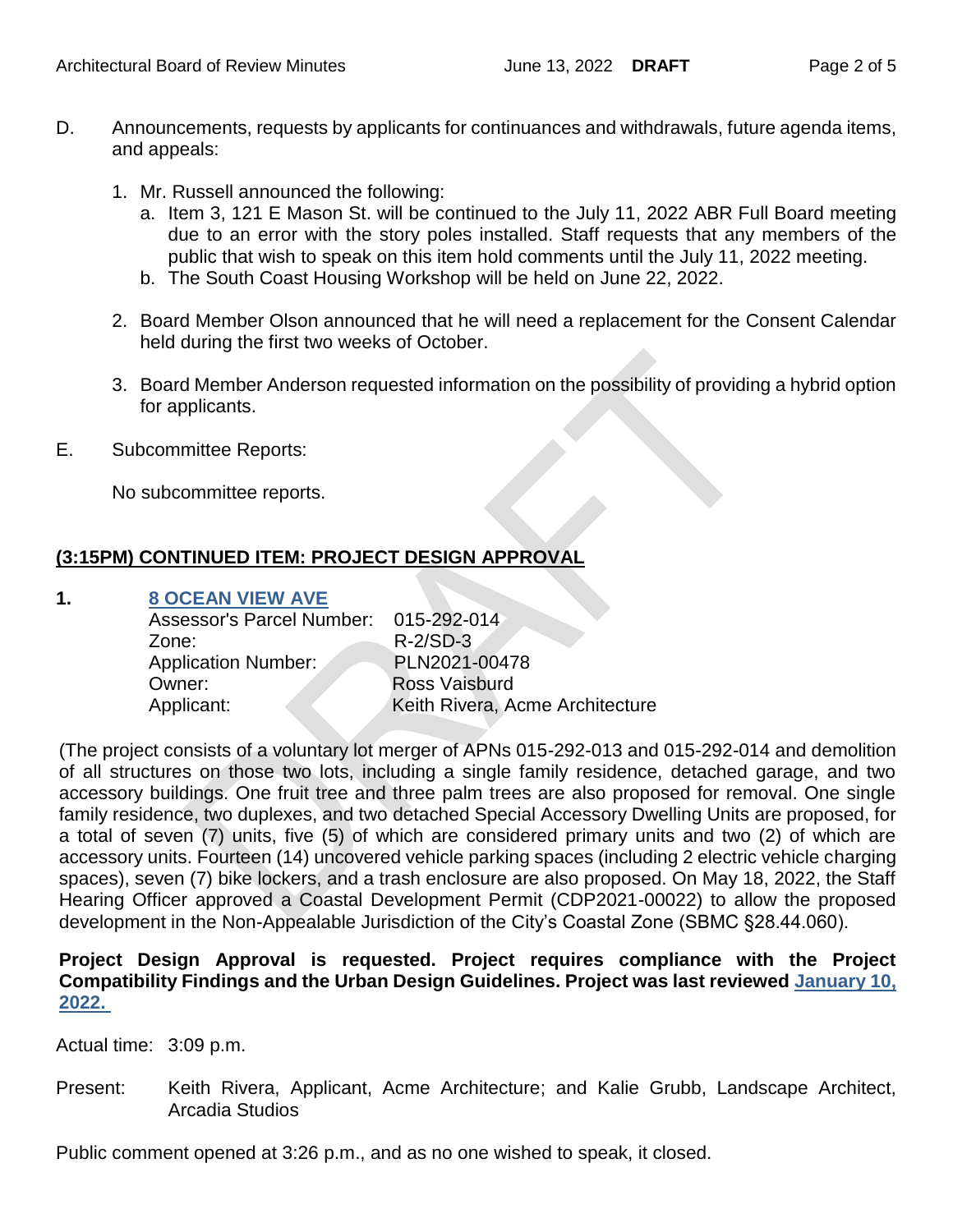# **Motion: Project Design Approval with comments:**

- 1. The applicant shall study the useful area of the common open space.
- 2. The applicant shall study the number of Hymenosporum flavum trees on Ocean Avenue.
- 3. The Board looks forward to the details of the window sills and tile next to it, as well as the final perforated metal balcony.
- 4. The applicant shall consider breaking up the wooden fence line along the east and north elevations.
- 5. The Board finds that the Compatibility Analysis Findings generally have been met (per SBMC 22.68.045.B.) as follows:
	- a. The design of the project is consistent with design guidelines applicable to the location of the project within the City.
	- b. The design of the project is compatible with desirable architectural qualities and characteristics that are distinctive of Santa Barbara and of the particular neighborhood surrounding the project.
	- c. The size, mass, bulk, height, and scale are appropriate.
	- d. There are no adjacent Landmarks or other nearby designated historic resources or natural features.
	- e. There project responds appropriately to established scenic public vistas.
	- f. The project includes an appropriate amount of open space and landscaping.
- Action: Anderson/Black, 4/0/0. (Moore, Six, and Whelan absent.) Motion carried.

# **(4:00PM) CONTINUED ITEM: CONCEPT REVIEW**

# **2. [533 E MICHELTORENA ST](https://www.santabarbaraca.gov/SBdocuments/Advisory_Groups/Architectural_Board_of_Review/Archive/2022_Archives/03_Architectural_Drawings/2022-06-13_June_13_2022_533_E_Micheltorena_St.pdf)**

| Assessor's Parcel Number:  | 027-580-001                        |
|----------------------------|------------------------------------|
| Zone:                      | $R-M$                              |
| <b>Application Number:</b> | PLN2019-00173                      |
| Owner:                     | Santa Barbara Land Holdings, LLC   |
|                            | Elizabeth McMahon, Managing Member |
| Applicant:                 | Melisa Turner, DesignARC Inc       |

(Proposal for a new condominium development using the Average Unit-Size Density (AUD) program. Project consists of constructing a new 45-foot, six-unit condominium in the location of an existing surface level parking lot adjacent to an existing 48-foot, mixed-use condominium containing two residential units and 10,100 square feet of commercial medical office space. The resulting eight residential condominium units (six new, two existing) on the 21,258 square foot lot would have a residential density of 16.3 dwelling units per acre. The project proposes a total of 47 parking spaces, between a reconfigured surface parking lot and a new parking garage with parking lifts. The Planning Commission will consider a Tentative Subdivision Map, as well as a Front Setback, Interior Setback and Open Yard Modification for the proposed development.)

**No final appealable decision will be made at this hearing. Project requires Planning Commission review for a Tentative Subdivision Map, Front Setback Modification, Interior Setback Modification, and Open Yard Modification. Project requires compliance with the Project Compatibility Analysis and the following guidelines: Urban Design Guidelines, Infill Design Guidelines, Outdoor Lighting Design Guidelines. Project was last reviewed on [March 9, 2020.](https://www.santabarbaraca.gov/SBdocuments/Advisory_Groups/Architectural_Board_of_Review/Archive/2020_Archives/06_Minutes/2020-03-09-_March_9_2020_Minutes.pdf)**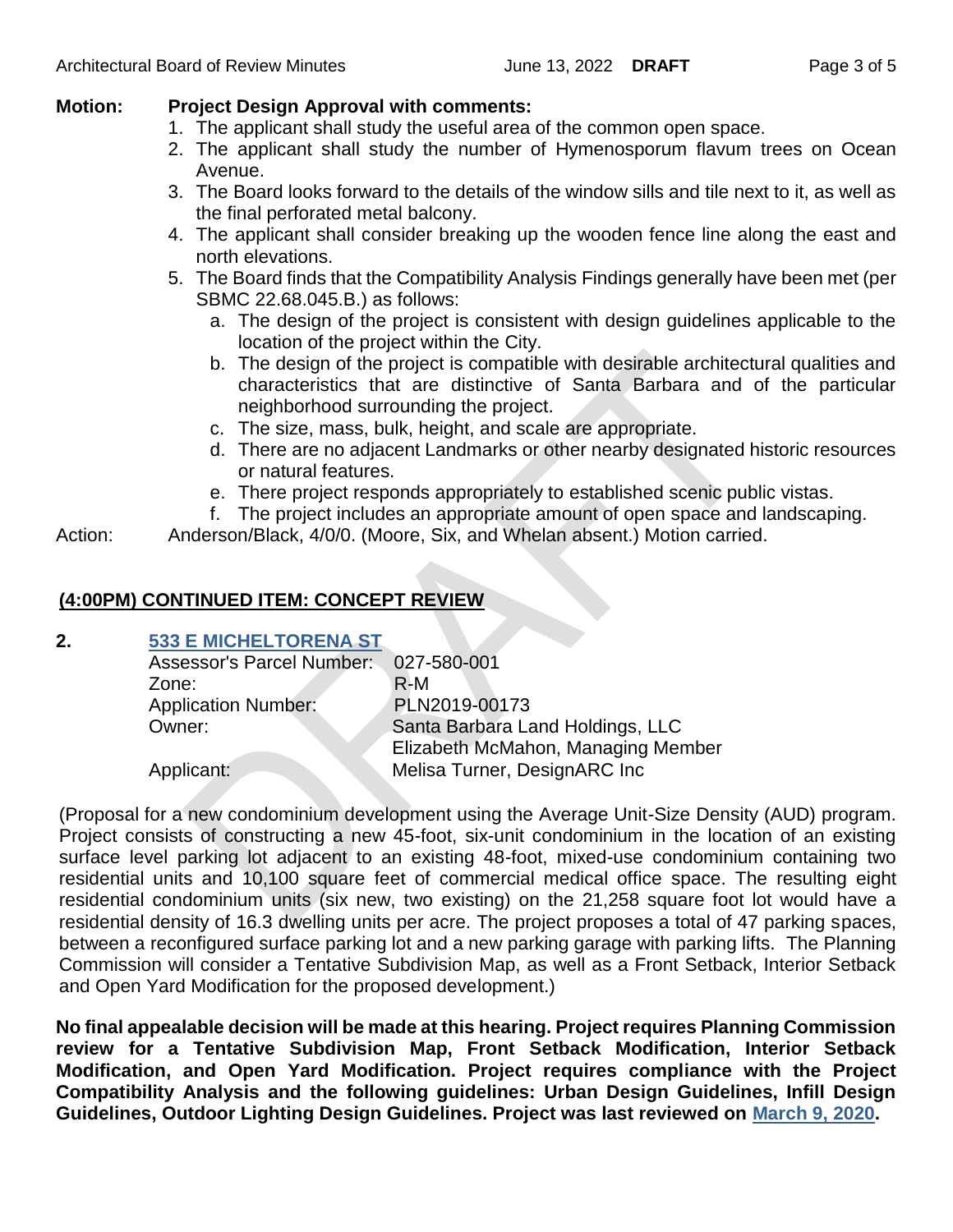Actual time: 4:00 p.m.

Present: Mark Kirkhart, Architect, DesignARC Inc.; Melisa Turner, Applicant, DesignARC Inc.; Kim True, True Nature Landscape Architecture; and Megan Arciniega, Project Planner, City of Santa Barbara

Staff comments: Ms. Arciniega stated that the project will go to the Planning Commission for the Tentative Subdivision Map and a few modifications. The area that this project is located in has been rezoned, and the land use designation in the general plan has also changed since the time that the upfront mixed-use condominium development was originally constructed.It is a currently located in a residential multi-family zone, which has stricter setbacks that are tiered. Staff is supportive of the project due to the transitional nature of the neighborhood.

Public comment opened at 4:18 p.m.,

The following individual(s) spoke:

- 1. Pat Saley
- 2. Gary Hoffman

Written correspondence from Gary & Kay Hoffman, Deborah Higham, and Jeffrey E. Rohde was acknowledged.

Public comment closed at 4:24 p.m.

#### **Motion: Continue indefinitely to Full Board with comments:**

- 1. The Board appreciates the applicant's response to the Board's comments from the previous meeting.
- 2. The Board appreciates the location of the transformer and its screening.
- 3. The Board appreciates that the sidewalk has been continued.
- 4. The Board is in support of the size, bulk, mass, height, and scale of the project.
- 5. The architectural style is compatible with the neighborhood.
- 6. The project has appropriate landscaping and open space.
- 7. The Board could give the project Project Design Approval at the next meeting.

Action: Anderson/Olson, 4/0/0. (Moore, Six, and Whelan absent.) Motion carried.